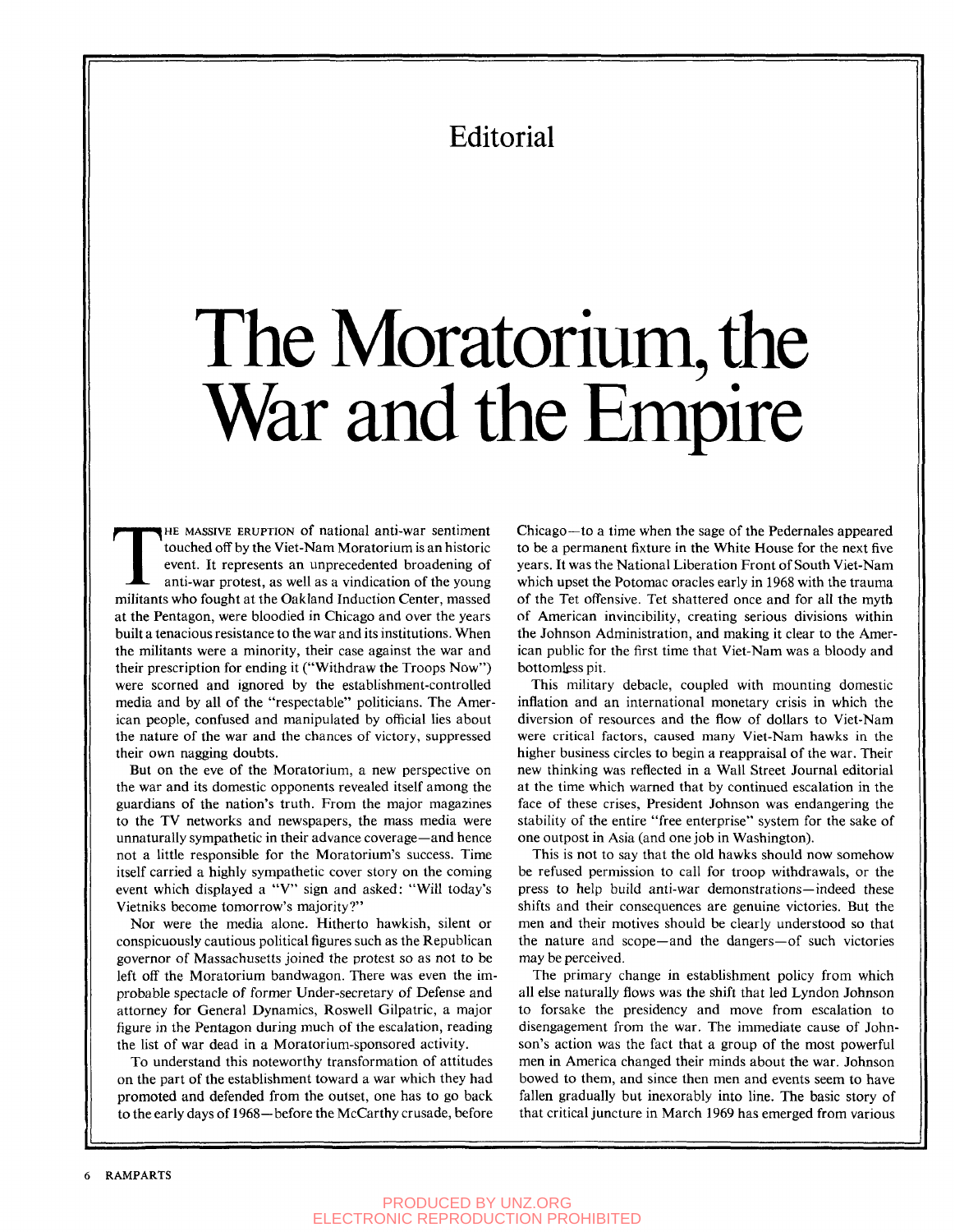

Ume meatrly half-a-yard wide<br>
(from this contribution<br>
of Holy Grain (from This Contribution (from This Contribution Contribution Contribution Figure 2012)<br>
Not, I Occultism-Black Masses-Devil Worship<br>
13th cent. Notice th

**When open - Rare binding of elephant hide and buckram**<br>
Yol. Il Psychic Science - How can your dreams bring you happiness? Why do 40<br>
mivion Americans one) whele is a horoscope? What we had a fill-work in the pair of the



my sole obligation is to accept as<br>few as three selections during the<br>coming year. I am free to resign any-<br>time-without obligation-thereafter. and the completely delighted I may re-<br>turn the Encyclopaedia within 10<br>days to cancel membership and receive a full refund. Address

Credit Reference<br>Your telephone number, bank or department store where you have a charge account is sufficient.)

## **PRODUCED BY UNZ.ORG** ELECTRONIC REPRODUCTION PROHIBITED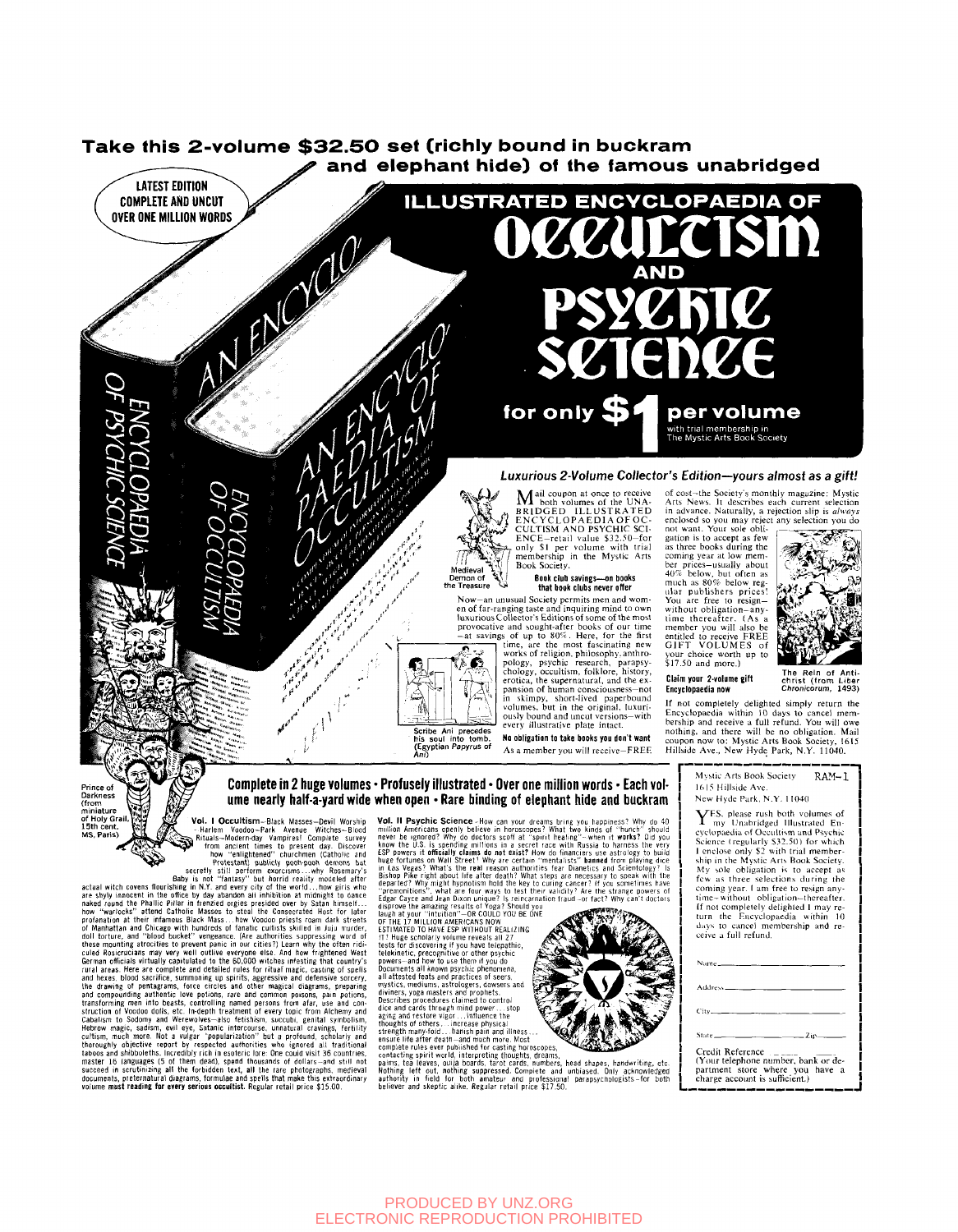inside accounts in Newsweek and elsewhere.

On March 25 and 26 an extraordinary assembly, called the Vietnam Senior Advisory Group, convened in Washington, D.C. The participants might best be described as trustees for the American Corporate Empire; aside from the generals (some of whom, like Maxwell Taylor, had retired into corporate gray flannels), they were Wall Street lawyers, financiers and industrialists with a primary concern in the international sphere: Dean Acheson of Covington and Burling; Douglas Dillon of Dillon, Read & Co., investment bankers for Standard Oil's Asian division; George Ball, chairman of the international division of Lehman Brothers, one of the giants of the investment banking field; Robert Murphy of the Morgan bank; Arthur Dean, successor to John Foster Dulles at Sullivan and Cromwell, Wall Street's premier law firm; and John J. McCloy, the dean of the Wall Street establishment, a former chairman of the Rockefellers' Chase Manhattan Bank, and former chairman of the board of the Ford Foundation.

After two days of briefings, a majority of the participants concluded that a strict cost accounting of U.S. interests dictated a reversal in the nation's Viet-Nam policy. In the words of Defense Department official Townsend Hoopes, Dean Acheson (who was sitting next to the President at lunch) summarized the consensus by saying that "military victory in Viet-Nam was impossible under conditions consistent with U.S. interests and that the fundamental U.S. purpose should be to get out rather than further in."

Until this meeting was held, Johnson had been planning to present a hawkish major policy speech to the American people. One week afterward, however, a reluctant LBJ went before the TV cameras to announce the first unilateral American deescalation—and his intention not to run for a second presidential term.

What must be recognized about this de-escalation movement is that the concessions of the elite have been wrenched from them by people committed to making the war too costly for them to pursue. This has meant unparalleled determination and sacrifice on the part of the Vietnamese, for it is they who defeated the U.S. attempt to subjugate their country.

Arch-hawk McGeorge Bundy, who left the Johnson Administration to head the Ford Foundation, summed up the costs of the war last year when he came around to calling for substantial troop withdrawals. "It is plainly unacceptable," he said, "that we should continue with an annual cost of \$30 billion and an annual rate of sacrifice of more than 10,000 American lives. It is equally wrong to accept the increasing bitterness and polarization of our people. There is a special pain in the growing alienation of a generation which is the best we have had."

The Americans to whom a debt of gratitude is owed for forcing a reversal of Viet-Nam policy—the true American heroes of the Viet-Nam war—are precisely those who pain McGeorge Bundy most. They are the young militants who forced the issue, "polarized our people" and would not allow the crimes of Viet-Nam to leave America placid and undisturbed. To speak of a debt of gratitude, however, is not merely to demand a courteous sentiment. In the most concrete terms it means defending those who are still paying the price of having been out in front—in particular the Conspiracy Eight now being prosecuted in Chicago under the "anti-riot" provision of the 1968 Civil Rights Act for their part in the demonstrations that occurred during the 1968 Democratic Convention.

The decision on the part of the Justice Department to stage this trial is a warning that repression will not cease with the ending of the war. On the contrary, the repression is likely to grow more serious as the war ends and the government attempts to go after radicals, presuming them to be vulnerable because they will no longer be protected by anti-war sentiment. The masses of people who now support the anti-war movement are expected to sink back into complacency, leaving the radical leaders standing out in front once again, isolated and easily picked off. This, along with various soothing concessions, for example on the draft, is expected to prevent the lessons of Viet-Nam from being transformed into more broad-based radical action. Our defense of the Chicago Eight must be made not merely on a civil liberties basis; it must be a defense of their vision of a militant movement willing to take to the streets to fight the system of imperialism that makes Viet-Nam possible.

THE DISILLUSIONMENT OF THE establishment policy-<br>makers over Viet-Nam goes no deeper and no further<br>than the cost disadvantages they see in the war. "To<br>say that the burden of this war must now be lifted,"<br>says Bundy, "is HE DISILLUSIONMENT OF THE establishment policymakers over Viet-Nam goes no deeper and no further than the cost disadvantages they see in the war. "To say that the burden of this war must now be lifted," fought." What this means is that in the coming months there will be an important but often subtle and hidden struggle for the minds of the new found mass constituency of the Moratorium. There are those among the Moratorium's leadership who would like to mobilize that constituency for electoral politics-as-usual, without making any fundamental challenge to the powers and interests that led us into Viet-Nam in the first place.

What the crises of the last decade have taught us, however, is that what is needed is not another changing of the guard but a changing of the system. The job of the radicals in the Moratorium is to convince the new protesters that Viet-Nam is no simple aberration, but rather the natural outgrowth of a system that seeks to lock the third world into a permanent state of indentured servitude.

"Changing the system" must first of all mean a liquidation of the global empire that has grown to such mammoth proportions in the post World War II era. If that empire is not broken up, then withdrawal from Viet-Nam will merely mean cutting losses in one war to save energy for the next. The Korean War, it will be remembered, was ended with great fanfare 13 years ago. But the U.S. remained an imperial presence in Korea and the only foreign power with troops there —and Viet-Nam was not long following. A similar attempt will now be made to cool off the Viet-Nam war without leaving Viet-Nam. Or Thailand. Or Laos.

No major political figure of either party, from McCarthy to Kennedy, McGovern to Lindsay, has yet called for a withdrawal from the American Empire. Yet that is the real key to peace. Everything else can only be illusory. If the resources of the underdeveloped world are not left to those nations to control and develop, and if the U.S. military arm is not withdrawn—not only from Southeast Asia, but from all of Asia, Africa and Latin America—then we are destined to walk down the already visible path of national suicide, and even perhaps global annihilation. October 23, 1969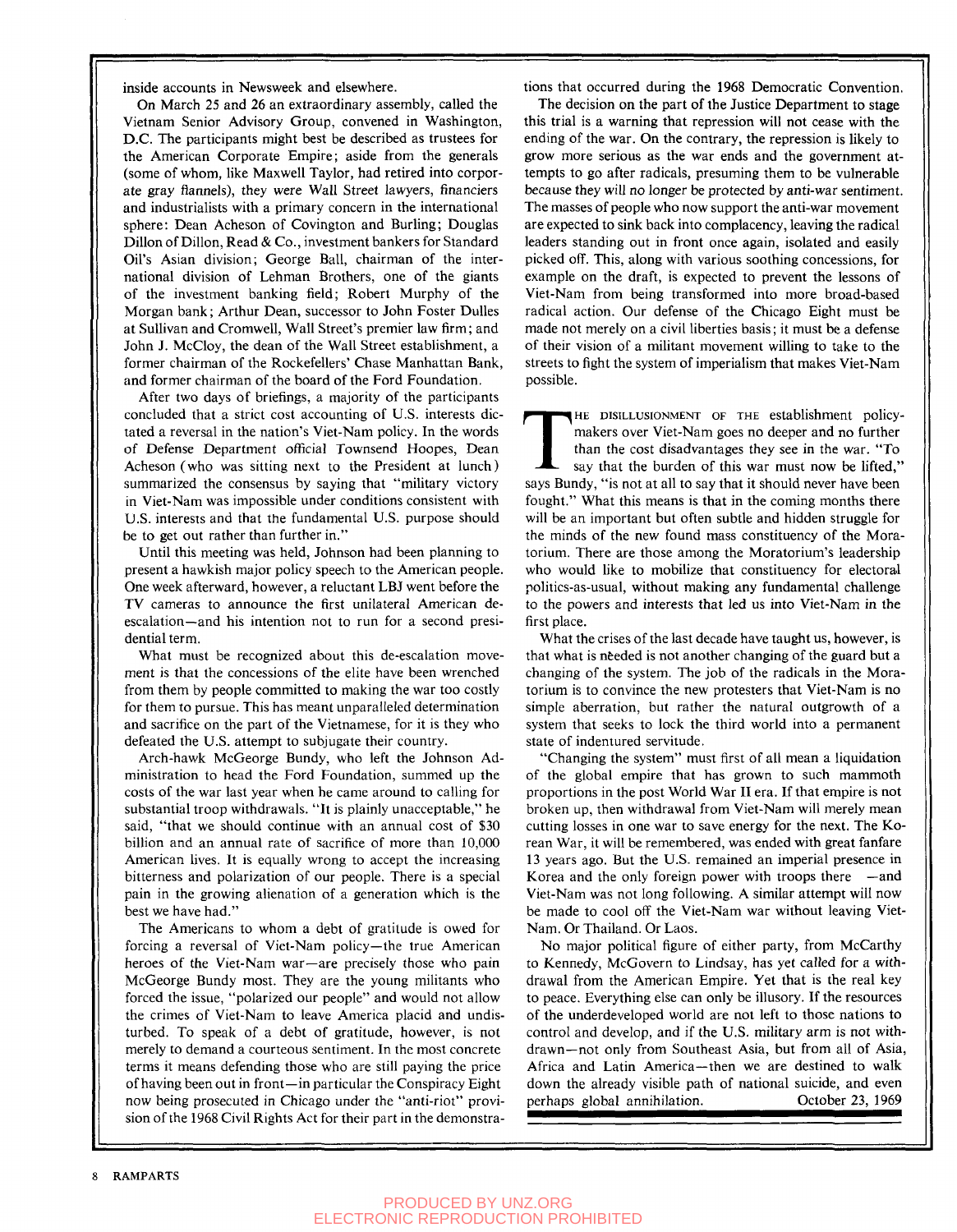**This Extraordinary Triple Package** 

**FREE** 

The Endite Psychology of a



**SAVE 25% on the Most Adventurous and Tuned-in Magazine Published Today** 

**The Provocative 537-page Bestseller** 

بغير

**BONANGS OF LUST** 



Yes, Evergreen's Editors would like to send you free not one, but all 3 of these eagerly-sought after books (plus the e*xtra* bonus, too).<br>This richly rewarding gift is our way of inviting you to share in the<br>exciting cultural explosion we are living in—to enjoy each month the most brilliant and meaningful writing, theatre and art on today's cultural scene. Each month's issue is a fresh experience, with such good reading as:

- OH! CALCUTTA! Two short plays from the startling hit "entertainment" with eye-filling on-stage photographs
- MARIJUANA AND SEX—A University Professor reports on astonishing interviews with 200 users.
- ELDRIDGE CLEAVER RAPS-A no-holds barred interview with the Black Panther Minister of Information.
- THE NEW EROTICISM-A noted art critic surveys and illustrates the new sexuality in the world ot painting, sculpture and dance.
- THE BEARD—the full text of the sensational "funny, fast and authenti-cally outrageous brilliant little monster of a play." (Newsweek). FILM A LA WARHOL-Behind the scenes with the DeMille of the under-
- ground set. FRENCHMAN LOOKS AT EROTICA-Alain Robbe-Gillet, one of
- France's most distinguished novelists, expresses his intriguing views on everything sexual from Kinsey to Cardinale.
- EP (EPIDERMAL) ART—Six glorious pages of eight fantastic females illustrating the newest, wildest art form ever.
- CONFESSIONS OF A HIPPIE-An exclusive interview telling it like it is exactly like it is—on the hippie scene . . . sex, drugs, babies, homosexuality, you name it.
- THE MAGICAL MYSTERY TRIP-Timothy Leary takes you on a guided visit to turned-on Anglo-India, a hip session ot London's Parliament and the Beatles' revelations.
- I WAS CURIOUS-Excerpts from the diary of this sensational Swedish film kept by the Director.  $T$  **MORE** MORE!

\*\* Yes. Fresh and literate? Yes. Why miss -r,i,o e of this intro- 'ear - 12  $\overline{d}$  at the your ihly

**3 Volumes Complete in 1 Mammoth Volume** 

**"One of the three most rare sexual memoirs ever published."** 

**These 3** 

**Exciting Books Are Yours FREE** 

**ROMANCE OF LUST or Early Experiences (Anonymous)** An un-<br>putdownable 537-page volume, suppressed since the Victorian<br>Era, that describes the most delightful variety of experiences ever put between the covers of one volume. The hero tells how he be-gins his amorous career at the age of 15, first being taught by a married friend of his mother's, and then initiating a succession of governesses and others in an amazing succession of almost superhuman scenes.

**THE PEARL:** 3 Volumes Complete in 1 Giant Volume. Here are all eighteen issues of the famed but quickly suppressed underground<br>magazines of Victorian England, banned since 1880. This giar<br>volume of "Facetiae and voluptuous reading" includes six cor.<br>plete novels that are standards of

**SUBURBAN SOULS:** When this anonymous autobiographical worl<br>was published in a limited edition in 1901, its outspoken revela<br>tions made it as sought after as My Secret Life. G. Legman lists it as one of the three most rare sexual memoirs ever published.<br>The author, a broker with the Paris stock exchange, relates an extraordinary series of adventures and secrets behind the veils of respectable lives.

## **PLUS FREE CLUB MEMBERSHIP**

—You also receive full benefits of membership in the Evergreen Club, the only Club of its kind that makes available honest, powerful, adult book s which may never show up at your corner bookstore. Members never have to buy any book ever, but if they do, they benefit from unusually lov. Club prices. Your membership is completely free.

**Plus.. . an Extraordinar y Anniversar y Bonus for you I AM CURIOUS (yellow)** 

The complete scenario and over 250 still photos<br>from the sensational Swedish film. It is yours as an<br>extra free bonus on this Anniversary simply for sav-<br>ing the bother of bookkeeping and billing on your<br>introductory subsc